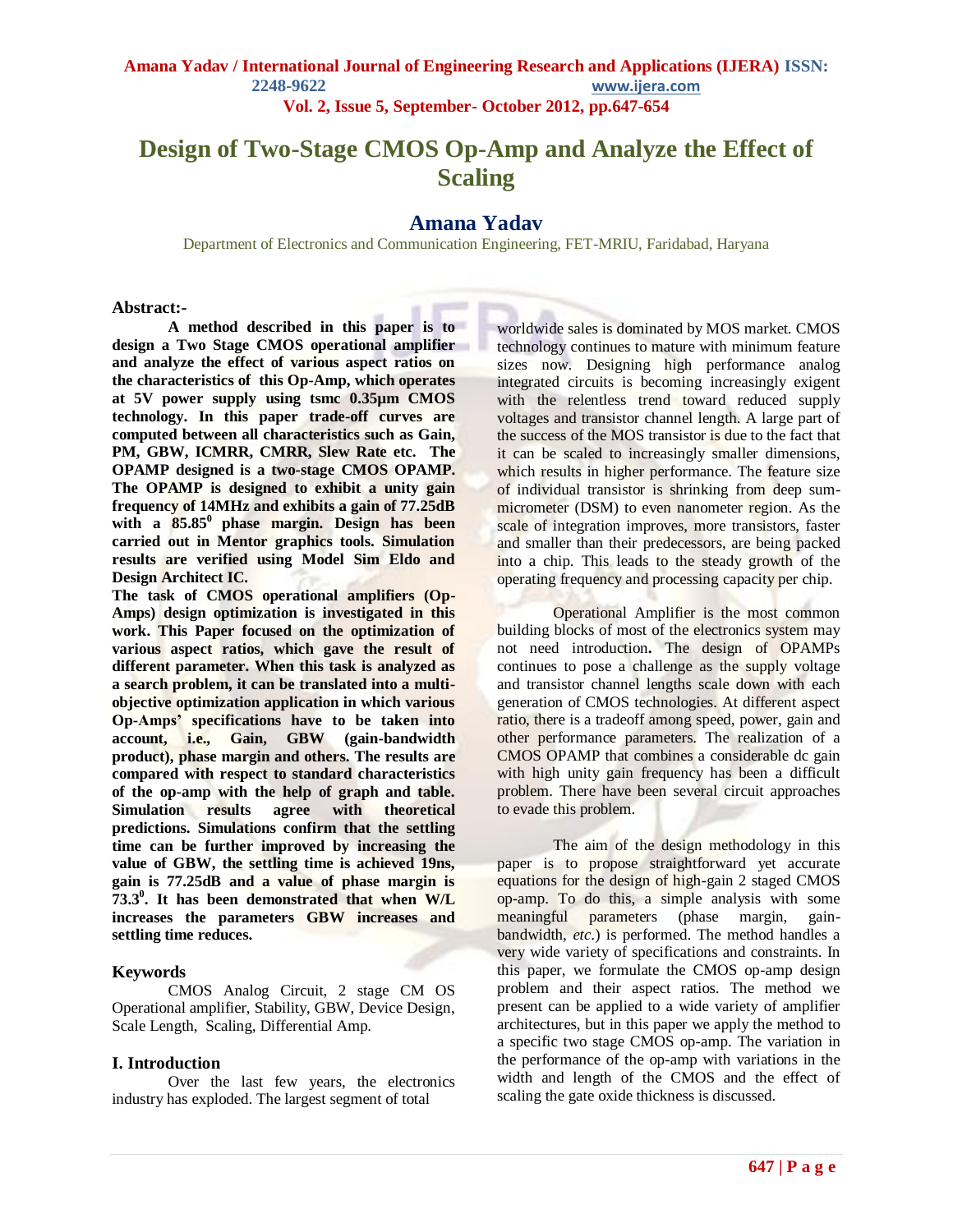The simulation results have been obtained by tsmc 0.35 micron CMOS technology. Design has been carried out in Mentor Graphics tool. Simulation results are verified using Model Sim Eldo and Design Architect IC. Scaling effects are analyzed through experimental data and computer simulations. This search technique can be successfully applied to a class of optimization problems. After the simulation, most of the transistors' size still needed to be modified in order to optimize the performance. High gain in operational amplifiers is not the only desired figure of merit for all kind of signal processing applications. Simultaneously optimizing all parameters has become mandatory now a day in operational amplifier design.

In this case, the slew rate will increase for an increase in current. However, if the widths of the devices are increased with the bias voltages held constant. Thus, we can conclude that the selection of device sizes depends on trade-offs between stability (phase margin) and slew-rate.

As such, for the fastest slew-rate, the smallest channel length (350 nm) will be used, and at this length, the device is in the short channel regime and will require short channel topologies.

### **Outline of paper**

This paper composed this work. Section II discusses the 2 stage amplifier and design optimization. Section III reviews the 2 stage CMOS Op-amp schematic design. Its specifications are briefly clarified, also gives the formula or calculation for designing of 2 stage CMOS Op-amp. Section IV presents the simulation results of the proposed opamp, tables and graphs for optimization technique. Section V gives the scaling and finally section VI concludes this work.

### **II. Block diagram of two stage CMOS op-amp**

Operational Amplifiers are the backbone for many analog circuit designs. Op-Amps are one of the basic and important circuits which have a wide application in several analog circuit such as switched capacitor filters, algorithmic, pipelined and sigma delta A/D converter, sample and hold amplifier etc. The speed and accuracy of these circuits depends on the bandwidth and DC gain of the Op-amp. Larger the bandwidth and gain, higher the speed and accuracy of the amplifier Op-amp are a critical element in analog sampled data circuit, such as SC filters, modulators.

The general block diagram of an op-amp with an output buffer is shown below



Figure 1. Block diagram of Op-Amp

The first block is a differential amplifier. It has two inputs which are the inverting and noninverting voltage. It provides at the output a differential voltage or a differential current that, essentially, depends on the differential input only. The next block is a differential to single-ended converter. It is used to transform the differential signal generated by the first block into a single ended version. Some architecture doesn't require the differential to single ended function; therefore the block can be excluded. In most cases the gain provided by the input stages is not sufficient and additional amplification is required. This is provided by intermediate stage, which is another differential amplifier, driven by the output of the first stage. As this stage uses differential input unbalanced output differential amplifier, so it provide required extra gain. The bias circuit is provided to establish the proper operating point for each transistor in its saturation region. Finally, we have the output buffer stage. It provides the low output impedance and larger output current needed to drive the load of opamp or improves the slew rate of the op –amp. Even the output stage can be dropped: many integrated applications do not need low output impedance; moreover, the slew rate permitted by the gain stage can be sufficient for the application. If the op-amp is intended to drive a small purely capacitive load, which is the case in many switched capacitor or data conversion applications, the output buffer is not used. When the output stage is not used the circuit, it is an operational transconductance amplifier, *OTA*. The purpose of the compensation circuit is lower the gain at high frequencies and to maintain stability when negative feedback is applied to the op amp.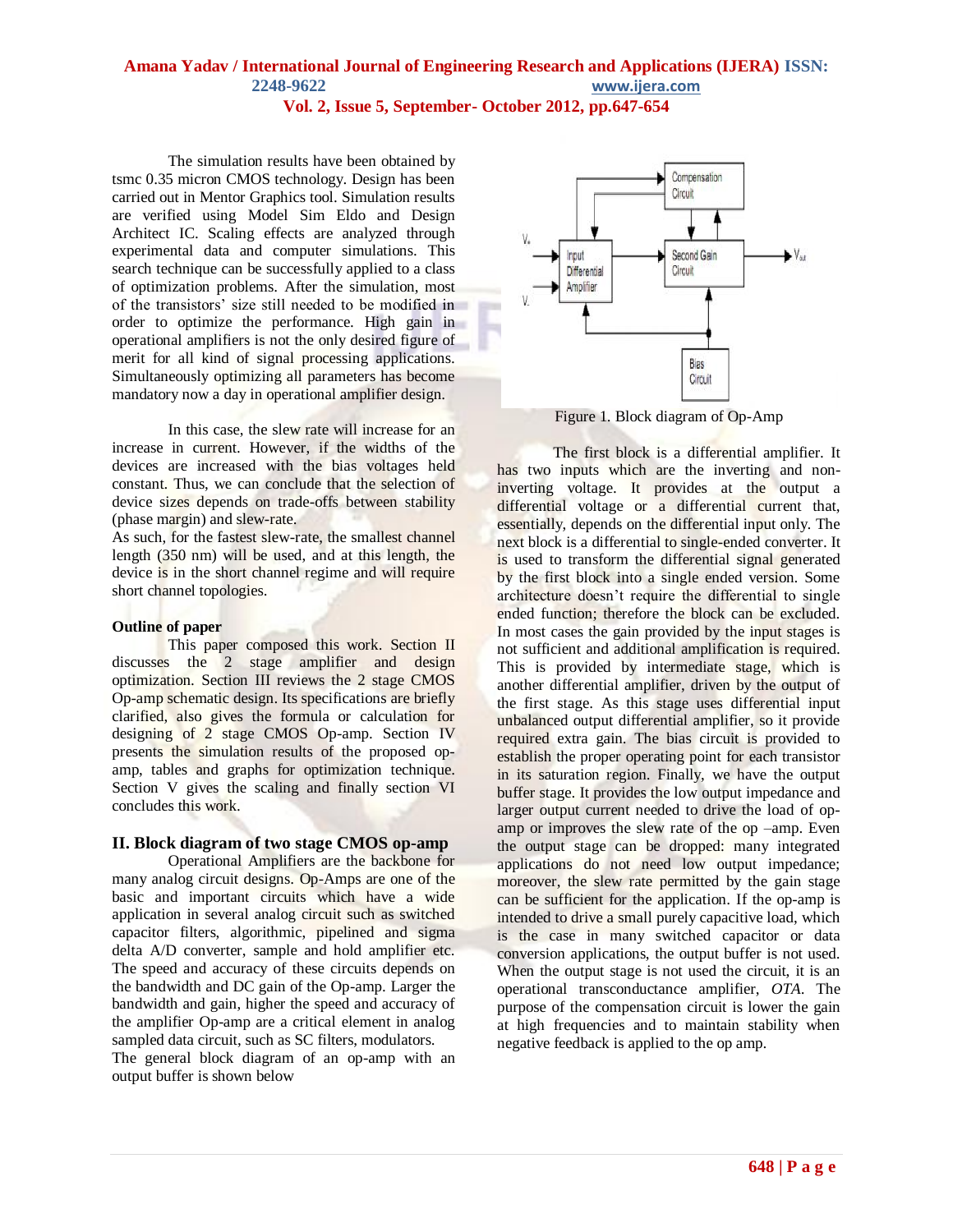#### **A. Circuit Operation**

The final circuit designed to meet the required specifications is shown in Figure 2. The topology of this circuit is that of a standard CMOS opamp. It comprised of three subsections of



Figure2. The topology chosen for this Op-Amp design.

circuit, namely differential gain stage, second gain stage and bias strings. It was found that this topology was able to successfully meet all of the design specifications.

### **B. Differential Gain Stage**

Transistors M1, M2, M3, and M4 form the first stage of the op amp the differential amplifier with differential to single ended transformation. Transistors M1 and M2 are standard N channel MOSFET (NMOS) transistors which form the basic input stage of the amplifier. The gate of M1 is the inverting input and the gate of M2 is the non-inverting input. A differential input signal applied across the two input terminals will be amplified according to the gain of the differential stage. The gain of the stage is simply the transconductance of M2 times the total output resistance seen at the drain of M2. The two main resistances that contribute to the output resistance are that of the input transistors themselves and also the output resistance of the active load transistors, M3 and M4. The current mirror active load used in this circuit has three distinct advantages. First, the use of active load devices creates a large output resistance in a relatively small amount of die area. The current mirror topology performs the differential to single-ended conversion of the input signal, and finally, the load also helps with common mode rejection ratio. In this stage, the conversion from differential to single ended is achieved by using a current mirror (M3 and M4). The current from M1 is mirrored by M3 and M4 and

subtracted from the current from M2. The differential current from M1 and M2 multiplied by the output resistance of the first stage gives the single-ended output voltage, which constitutes the input of the second gain stage.

#### **C. Second Gain Stage**

The second stage is a current sink load inverter. The purpose of the second gain stage, as the name implies, is to provide additional gain in the amplifier. Consisting of transistors M5 and M6, this stage takes the output from the drain of M2 and amplifies it through M5 which is in the standard common source configuration. Again, similar to the differential gain stage, this stage employs an active device, M6, to serve as the load resistance for M5. The gain of this stage is the transconductance of M5 times the effective load resistance comprised of the output resistances of M5 and M6. M6 is the driver while M7 acts as the load.

### **D. Bias String**

The biasing of the operational amplifier is achieved with only four transistors. Transistors M8 and M9 form a simple current mirror bias string that supplies a voltage between the gate and source of M7 and M6. Transistors M6 and M7 sink a certain amount of current based on their gate to source voltage which is controlled by the bias string. M8 and M9 are diode connected to ensure they operate in the saturation region. Proper biasing of the other transistors in the circuit (M1-M5) is controlled by the node voltages present in the circuit itself. Most importantly, M5 is biased by the gate to source voltage (VGS) set up by the VGS of the current mirror load as are the transistors M1 and M2.

### **III. Design of the op-amp**

The first aspect considered in the design was the specifications to be met. They appear in Table 1

Table1. Custom Design Specifications of the amplifier

| <b>Specification Names</b>  | <b>Values</b>           |
|-----------------------------|-------------------------|
| <b>Supply VDD</b>           | 5V                      |
| Gain                        | $\geq$ 70dB             |
| Gain Bandwidth              | 10MHz                   |
| <b>Settling Time</b>        | 1u Sec                  |
| <b>Slew Rate</b>            | $10V$ /uSec             |
| Input common Mode Range     | $\overline{1.5} - 2.8V$ |
| Common mode rejection ratio | $\geq$ 60dB             |
| <b>Output Swing</b>         | $1 - 2.8V$              |
| Offset                      | < 10m                   |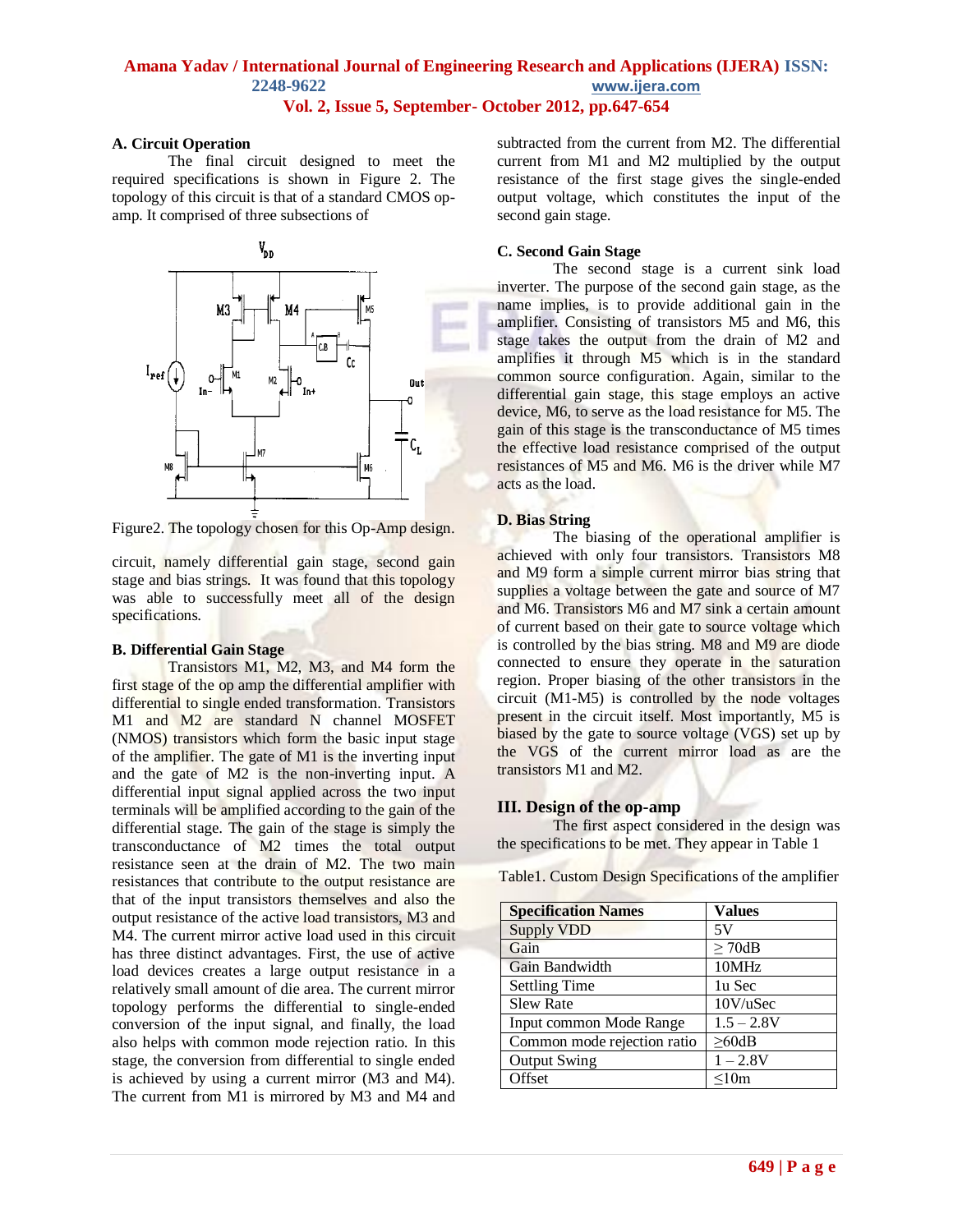#### **A. Design Methodology of Op-amp**

3.1.1 Determine the necessary open-loop gain (Ao)

 $g_{m1} = g_{m2} = g_{mI}$ ,  $g_{m6} = g_{mII}$ ,  $g_{ds2} + g_{ds4} = G_I$ , and  $g_{ds6} + g_{sl6}$  $g_{ds7} = G_{II}$ 

$$
Id = \frac{\mu_{n,p} \cos(\frac{W}{L}) Veff 2}{2}
$$

$$
g_m = \sqrt{2\mu_{n,p} \cos{\frac{W}{L}Id}}
$$
 (2)

 $g_m = 2 \frac{Id}{V_{eff}}$  $\sim$  (3)

Slew rate  $SR = \frac{I_5}{C}$  $c_{\mathcal{C}}$ 

First stage gain 
$$
A_{v1} = \frac{-gm_1}{gds_2 + gds_4} = \frac{-2gm_1}{I_5 (\lambda_2 + \lambda_4)}
$$
 (5)

Second stage gain  $A_{v2}$  =  $-gm_6$ gds<sub>6</sub>+gds<sub>7</sub>

$$
\frac{-gm_6}{I_6 (\lambda_6 + \lambda_7)}
$$

*=* 

(1)

 $(4)$ 

(6)

(8)

(9)

 $(10)$ 

 $(12)$ 

Gain Bandwidth GB =  $c_{\mathcal{C}}$ (7)

Output pole 
$$
p_{2} = \frac{-gm_6}{c_L}
$$

RHP zero  $Z_{1=}$  $gm<sub>6</sub>$  $c_{\mathcal{C}}$ 

Positive CMR 
$$
V_{in}(\text{max}) = V_{DD} - \sqrt{\frac{I_5}{\beta_3}} -
$$
  
\n $|V_{TO3}|(\text{max}) + V_{T1}(\text{min})$ 

*Negative CMR*  $V_{in}$  (min) =  $V_{SS} + \frac{1}{5}$  $\frac{15}{\beta_1}$  +  $V_{T1}$ (max) +  $V_{DS5}$ (sat) (11)

*Saturation voltage*  $V_{DS}$  (sat) =  $\int_{R}^{2I_{DS}}$ β

It is assumed that all transistors are in saturation for the above relationships.

The design in this project is a two-stage op amp with an n-channel input pair. The op amp uses a dualpolarity power supply (Vdd and Vss) so the ac signals can swing above and below ground and also be centered at ground. The hand calculation results provided the estimated parameters (such as transistor width and length, capacitance, etc.) to make the circuit schematic (shown in figure 3) in Design Architect IC

and for the circuit analysis in Model Sim Eldo of Mentor Graphic Tool.Schematic used in this design is



### Figure 3. Schematic design of 2 stage CMOS Op-Amp

**Open Loop Gain:** It is the ratio between output voltage and differential input voltage. Because the output signal is much larger than the input signal, so it is commonly called as large signal voltage gain.

**Slew Rate:** The maximum rate of change of output voltage per unit time. (dVo/dt) The slope of the output signal is the slew rate.

**Rise Time:** the time required by the output to go from 10% to 90% of its final value is called the rise time.

**CMRR:** Common Mode Rejection ratio is the ratio between differential gain and common mode gain.

#### **IV. Simulation results**

To analyze the behavior of variations in aspect ratios, first discuss the results of basic design of two stage CMOS Op-amp

#### **A. AC Analysis**

In AC- Analysis we determine Phase margin, Gain and GB of the OP-Amp.

- $\bullet$  Start frequency = 1Hz
- Stop frequency  $= 10$  MHz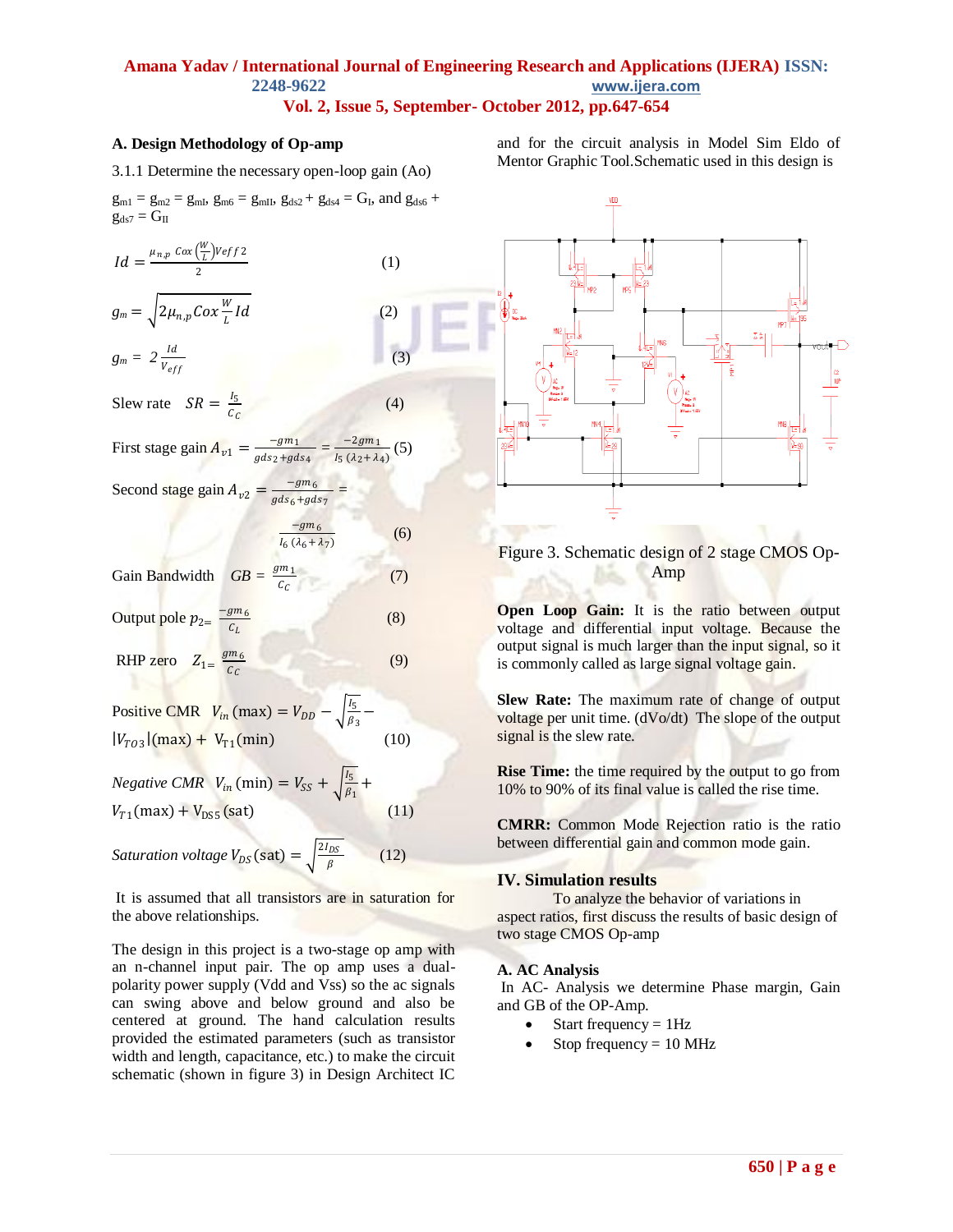

Figure 8. Output Swing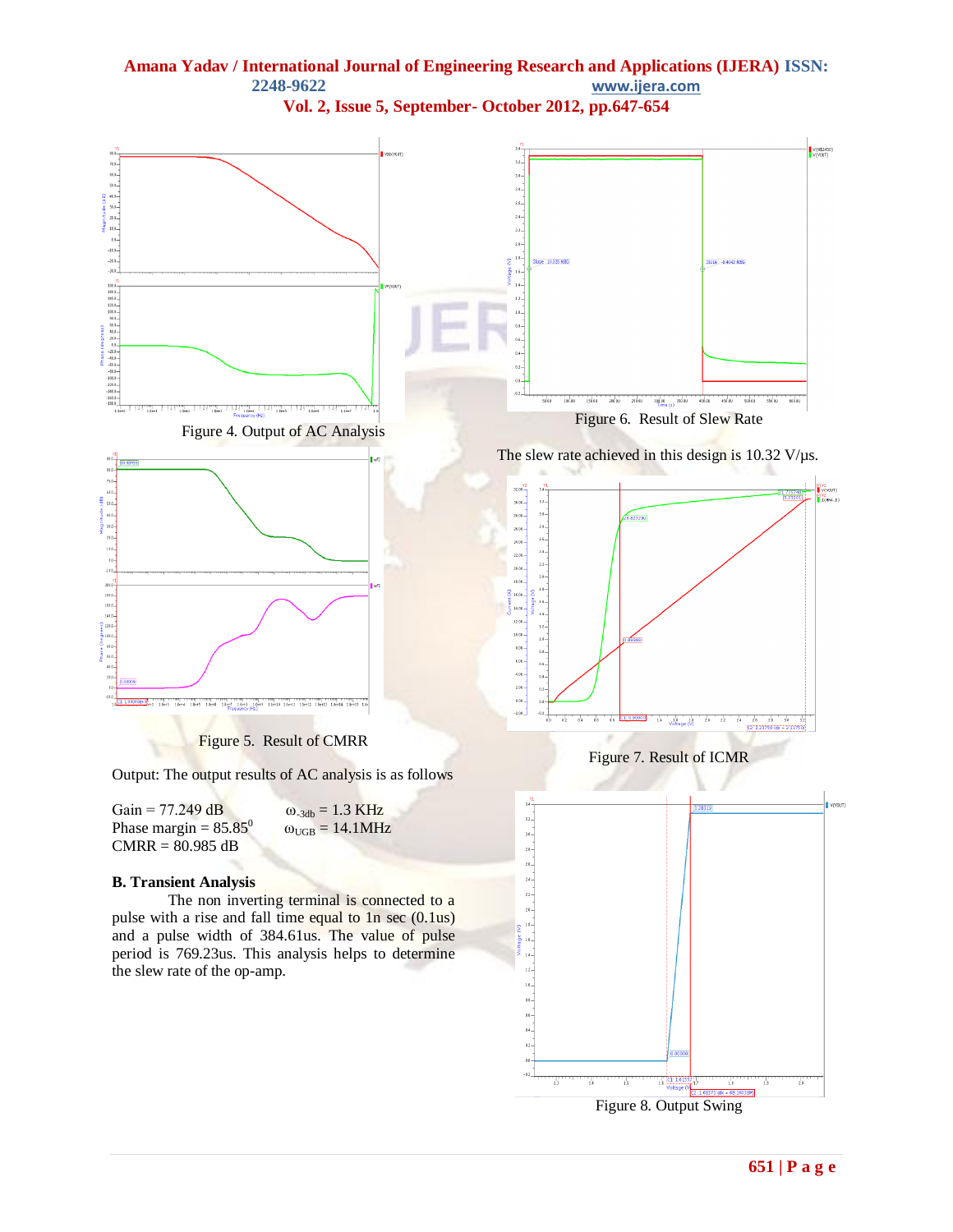Positive Slew Rate = 10.328V/us Settling Time  $= 0.4$  us Negative Slew Rate  $= 9.40V$ /us  $ICMR = 0.9 - 3.237 V$ Output Swing  $= 0.0 - 3.28V$ 

### **V. Scaling**

Proportional adjustment of the dimensions of an electronic device while maintaining the electrical properties of the device, results in a device either larger or smaller than the un-scaled device is called scaling. Scaling allows people to build more complex machines that run faster too and it does let you design more modules.

Impact of scaling is characterized in terms of several indicators:

- Minimum feature size
- Number of gates on one chip
- Power dissipation
- Maximum operational frequency
- Production cost

### **Implications of Scaling**

- 1. Improved Performance
- 2. Improved Cost
- 3. Interconnect Woes
- 4. Power Woes
- 5. Productivity Challenges
- 6. Physical Limits

Reference Circuit  $L = 1.4$  um

### Table 2. Values of W of reference circuit

| <b>Name</b>          | <b>Values</b> |
|----------------------|---------------|
| W1, W2               | 12            |
| W3, W4               | 23            |
| $\overline{W5}$ , W8 | 20            |
| W <sub>6</sub>       | 195           |
| W7                   | 90            |

Consider all W/L of reference circuit as (W/L)1 and f is a multiplication factor.  $(W/L)n = f * (W/L)1$ 

#### **A. By Reducing L:**

Table 3. Values of various parameters after reducing value of L

| <b>Results</b>                 | $f=1$     | $f = 2$ ,   | $f = 3$ ,   | $f=4, L$   |
|--------------------------------|-----------|-------------|-------------|------------|
|                                |           | $L = L1/2$  | $L = L1/3$  | $= L1/4$   |
| Gain (dB)                      | 77.24     | 69.36       | 58.9        | 47.53      |
| <b>PM</b>                      | $53.46^0$ | $59.96^{0}$ | $65.57^{0}$ | $73.3^{0}$ |
| $\omega$ <sub>-3dB</sub> (KHz) | 1.3       | 4.12        | 15.2        | 63.275     |
| $\omega_{\text{UGB}}$ (MHz)    | 8.6       | 11.35       | 12.86       | 14.853     |
| $CMRR$ $(dB)$                  | 80.985    | 78          | 67.29       | 53.49      |
| ICMR(V)                        | $0.9 -$   | $0.812 -$   | $0.75 -$    | $0.93 -$   |
|                                | 3.23      | 3.245       | 3.224       | 3.13       |
| <b>Slew Rate</b>               | 10.347,   | 10.931,     | 13.742,     | 26.078,    |
| $(V/\mu s)$                    | $-9.527$  | $-9.18$     | $-9$        | $-10.25$   |
| Settling<br>Time $(\mu s)$     | 0.4       | 0.347       | 0.304       | 0.0192     |
| Output                         | $0.0 -$   | $0.0 -$     | $0.0 -$     | $0.0 -$    |
| Swing (V)                      | 3.28      | 3.287       | 3.282       | 3.253      |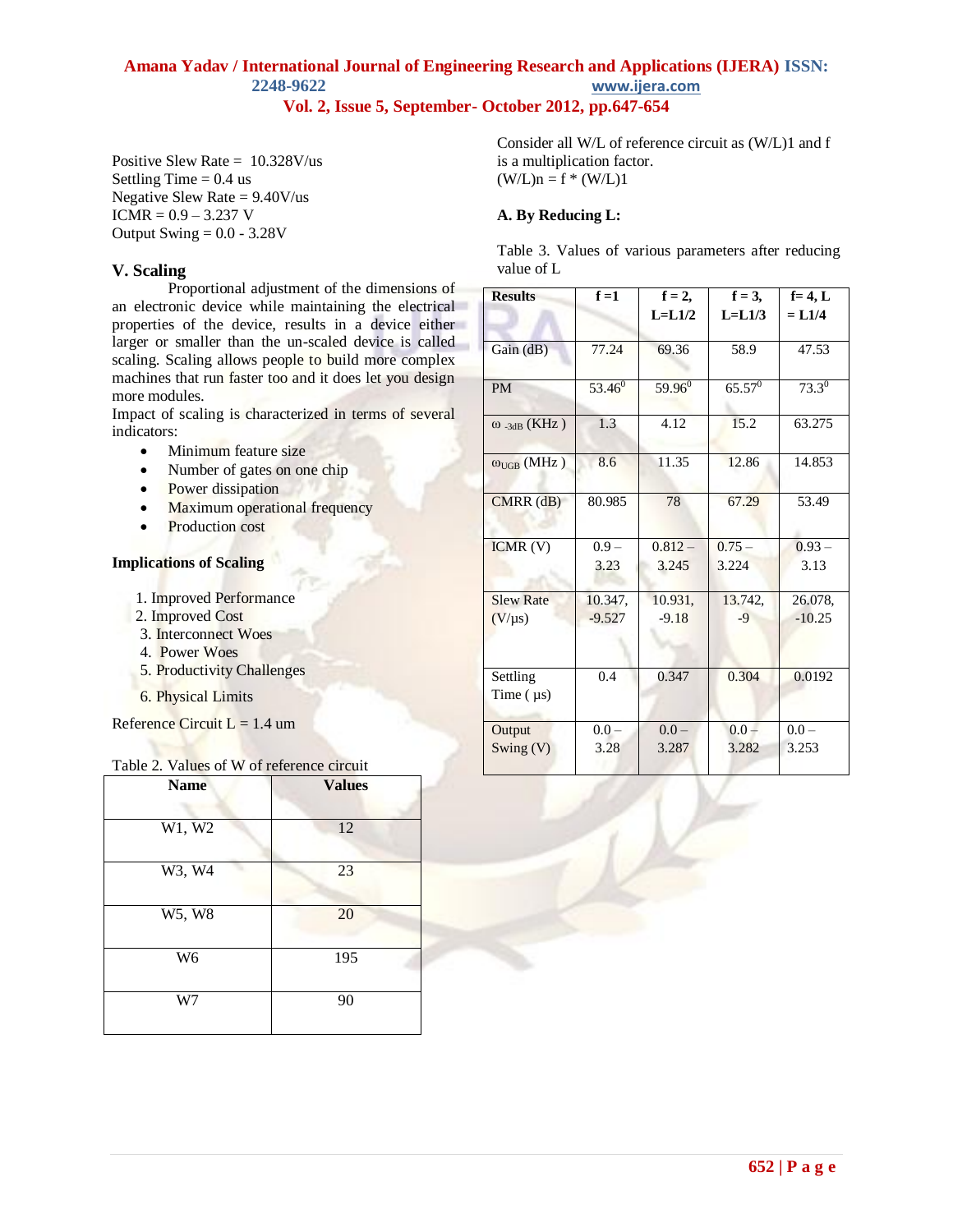**B. By increasing W:** Table 4. Values of various parameters after increasing value of W

| <b>Results</b>                    | $f=1$        | $f = 2$ ,<br>$W=2W1$ | $f = 3$ ,<br>$W = 3W1$ | $f = 4$ , W<br>$=4W1$   |
|-----------------------------------|--------------|----------------------|------------------------|-------------------------|
| Gain (dB)                         | 77.24        | 78.165               | 78.38                  | 78.417                  |
| <b>PM</b>                         | $53.46^0$    | $47.97^{0}$          | $43.36^{0}$            | $40.05^{0}$             |
| $\omega$ <sub>-3dB</sub> (KHz)    | 1.3          | 1.47                 | 1.58                   | 1.654                   |
| $\omega_{\text{UGB}}(\text{MHz})$ | 8.6          | 10.37                | 11.05                  | 11.258                  |
| CMRR(dB)                          | 80.985       | 85.56                | 87.993                 | 89.56                   |
| ICMR(V)                           | $0.9 - 3.23$ | $0.8 - 3.258$        | $0.76 -$<br>3.266      | $0.73 - 3.27$           |
| <b>Slew Rate</b>                  | 10.347,      | 10.469,              | 10.494,                | 10.49,                  |
| $(V/\mu s)$                       | $-9.527$     | $-8.68$              | $-8.873$               | 8.82                    |
| Settling<br>Time                  | $0.4 \mu s$  | $0.383 \,\mu s$      | $0.4 \mu s$            | $0.36 \,\mathrm{\mu s}$ |
| Output<br>Swing (V)               | $0.0 - 3.28$ | $0.0 - 3.297$        | $0.0 -$<br>3.285       | $0.0 - 3.295$           |

**Graph:** Graph shows the variations in different parameter of Op-Amp with various aspect ratios.



Figure 9.Variations in Parameters with reducing L



Figure 10.Variations in Parameters with increasing W

### **VI. Conclusion**

This paper presented the full custom design of a two stage CMOS Op-Amp and analyzed its behavior for various aspect ratios. Design technique for this Op-Amp, its calculations and computer-aided simulation results are given in detail. The results show that the designed amplifier has successfully satisfied all the specifications given in advance. Tables and graphs of different parameters for various aspect ratios are drawn.

As a summary, a tables and graphs are provided to estimates the scaling limits for various applications and device types. The end result is that there is no single end point for scaling, but that instead there are many end points, each optimally adapted to its particular applications*.*

### **VII. Acknowledgements**

With a deep sense of gratitude, I wish to express my sincere thanks to Dr. S C Bose, Scientist E2 (CEERI Pilani) for his helpful discussion. Also wish to acknowledge the IC Design Group of CEERI, Pilani for their inspiration and heartfelt support.